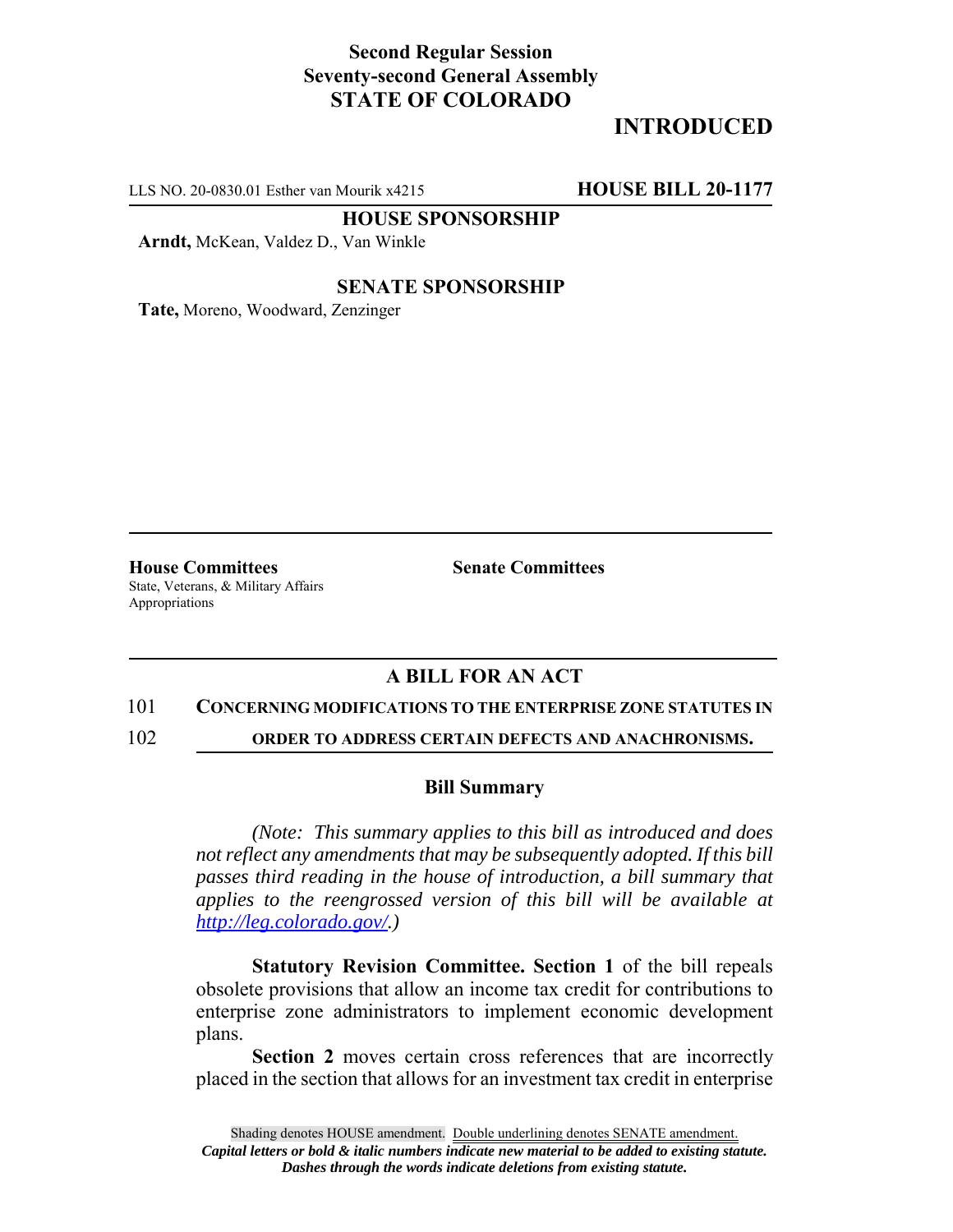zones.

**Section 3** fixes an incorrect cross reference in the section that allows a credit for new enterprise zone business employees.

1 *Be it enacted by the General Assembly of the State of Colorado:* 2 **SECTION 1.** In Colorado Revised Statutes, 39-30-103.5, **amend**  $3 \quad (1)(a)$  as follows: 4 **39-30-103.5. Credit against tax - contributions to enterprise** 5 **zone administrators to implement economic development plans.** 6 (1) (a) (I) Except as otherwise provided in subparagraph  $(H)$  of this 7 paragraph (a), for income tax years commencing on or after January 1, 8 1989, Any taxpayer who makes a monetary or in-kind contribution for the 9 purpose of implementing the economic development plan for the 10 enterprise zone to the person or agency designated as the enterprise zone 11 administrator by the department of local affairs, and on or after July 1, 12 2008, by the person or agency designated as the enterprise zone 13 administrator by the Colorado economic development commission, shall 14 be allowed a credit against the income tax imposed by article 22 of this 15 title TITLE 39 in an amount equal to fifty TWENTY-FIVE percent of the total 16 value of the contribution as certified by the enterprise zone administrator. 17 (II) For income tax years commencing on or after January 1, 1996, 18 the amount of the credit allowed for contributions made pursuant to this 19 paragraph (a) shall be twenty-five percent of the total value of the 20 contribution as certified by the enterprise zone administrator; except that 21 nothing in this subparagraph (II) shall be construed to affect the amount 22 of the credit: 23 (A) For contributions made prior to July 1, 1997: To an enterprise 24 zone administrator for a project, program, or organization that was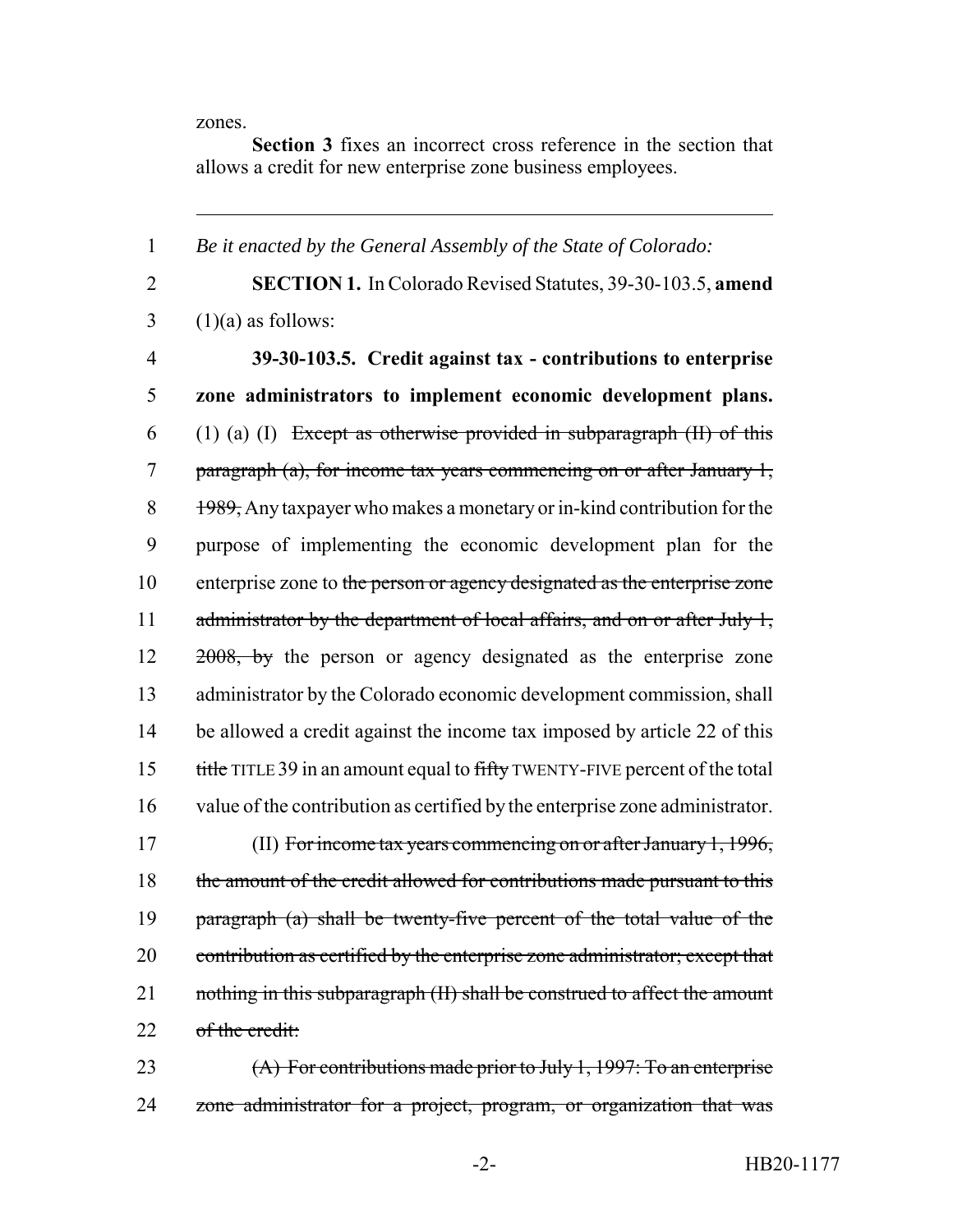originally approved by an enterprise zone administrator in writing prior 2 to May 1, 1996; or directly to a project, program, or organization that was originally approved by an enterprise zone administrator prior to May 1, 4 1996, and that is certified by the enterprise zone administrator pursuant to subsection (5) of this section; or

 (B) For contributions made on or after July 1, 1997, through December 31, 2000, pursuant to a written agreement executed prior to July 1, 1997, between a taxpayer and an enterprise zone administrator in which the taxpayer pledges to make future contributions to a project, program, or organization that was approved by the enterprise zone 11 administrator pursuant to this section prior to May 1, 1996.

 **SECTION 2.** In Colorado Revised Statutes, 39-30-104, **amend** 13 (2)(c)(III) and  $(2.5)(a)$ (I) as follows:

 **39-30-104. Credit against tax - investment in certain property - definitions.** (2) (c) (III) (A) Except as OTHERWISE provided in 16 sub-subparagraph (B) of this subparagraph (III) SECTION 24-46-104.3 AND 17 SUBSECTION  $(2)(c)(III)(B)$  OF THIS SECTION, any excess credit allowed 18 pursuant to this paragraph (c) SUBSECTION  $(2)(c)$  shall be an investment tax credit carryover to each of the fourteen income tax years following the unused credit year.

 (B) EXCEPT AS OTHERWISE PROVIDED IN SECTION 24-46-104.3, any 22 excess credit allowed pursuant to this paragraph  $(e)$  SUBSECTION  $(2)(e)$  for a renewable energy investment made in an income tax year commencing before January 1, 2018, shall be an investment tax credit carryover for twenty-two income tax years following the year the credit was originally allowed.

(2.5) (a) (I) Notwithstanding section 39-22-507.5 (7)(b), and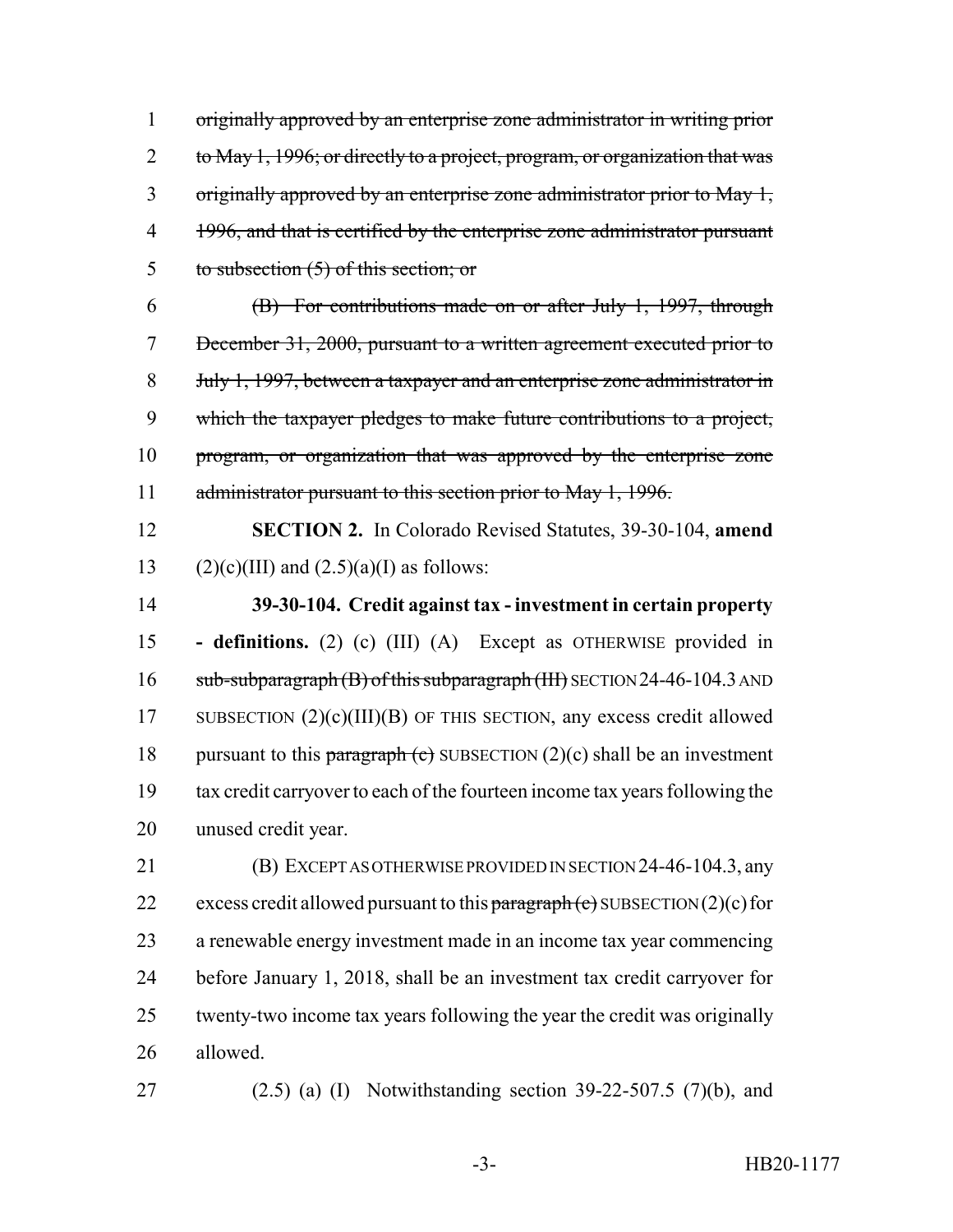except as otherwise provided in section 24-46-104.3 and subsections  $2 \qquad (2.5)(a)(II)$  and  $(2.5)(b)$  of this section, any excess credit allowed pursuant to this section shall be an investment tax credit carryover to each of the twelve income tax years following the unused credit year.

 **SECTION 3.** In Colorado Revised Statutes, 39-30-105.1, **amend** 6 (4)(a)(II) as follows:

 **39-30-105.1. Credit for new enterprise zone business employees - definitions.** (4) (a) (II) Except as provided in section 24-46-104.3, for any income tax year commencing on or after January 1, 2014, if the total amount of credits claimed by a taxpayer pursuant to 11 subsections  $(1)(a)(III)$  SUBSECTIONS  $(1)(a)(II)$  and  $(3)(b)$  of this section exceeds the amount of income taxes due on the income of the taxpayer in the income tax year for which the credits are being claimed, the amount of credits not used as an offset against income taxes in said income tax year is not allowed as a refund but may be carried forward as a credit against subsequent years' tax liability for a period not exceeding seven years and is applied first to the earliest income tax years possible. Any amount of the credit that is not used during said period is not refundable to the taxpayer.

 **SECTION 4. Act subject to petition - effective date.** This act takes effect at 12:01 a.m. on the day following the expiration of the ninety-day period after final adjournment of the general assembly (August 5, 2020, if adjournment sine die is on May 6, 2020); except that, if a referendum petition is filed pursuant to section 1 (3) of article V of the state constitution against this act or an item, section, or part of this act within such period, then the act, item, section, or part will not take effect unless approved by the people at the general election to be held in